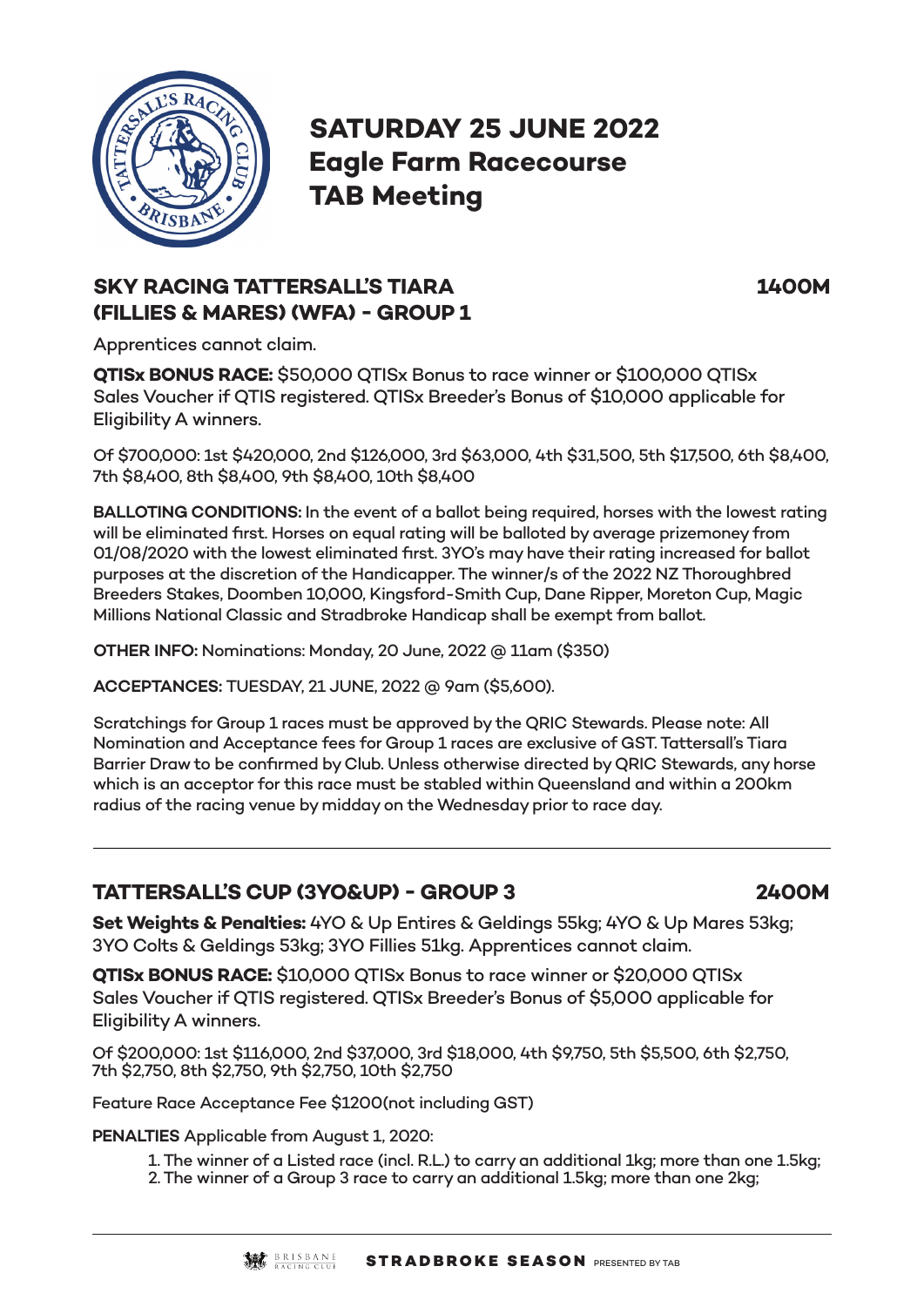3. The winner of a Group 2 race to carry an additional 2.5kg; more than one 3kg;

4. The winner of a Group 1 race to carry an additional 4kg; more than one 4.5kg.

Penalties are not cumulative.

**BALLOTING CONDITIONS:** In the event of a ballot being required, the horses shall be eliminated in the following order:

1. Horses which have received no weight penalty shall be eliminated by rating with the lowest rating first and horses with equal rating shall be balloted by lot.

2. Horses which have received the lowest weight penalty, and so on upwards until the field limit is reached.

3. Horses in the same weight penalty category shall be eliminated by rating with the lowest rating first and horses with equal rating shall be balloted by lot.

# **W.J. HEALY STAKES - GROUP 3 1200M**

**Quality Handicap:** Max Hcp Wgt 61kg; Min Hcp Wgt 54kg. Apprentices cannot claim.

**QTISx BONUS RACE:** \$10,000 QTISx Bonus to race winner or \$20,000 QTISx

Sales Voucher if QTIS registered. QTISx Breeder's Bonus of \$5,000 applicable for Eligibility A winners.

Of \$175,000: 1st \$101,500, 2nd \$31,500, 3rd \$15,750, 4th \$8,750, 5th \$4,375, 6th \$2,625, 7th \$2,625, 8th \$2,625, 9th \$2,625, 10th \$2,625

Feature Race Acceptance Fee \$1050(not including GST)

# **TATTERSALL'S GOLD CROWN (FILLIES & MARES) 2100M (3YO&UP) - LISTED**

**Set Weights & Penalties:** 4YO & Up Mares 56kg; 3YO Fillies 54kg. Apprentices cannot claim.

**QTISx BONUS RACE:** \$10,000 QTISx Bonus to race winner or \$20,000 QTISx Sales Voucher if QTIS registered. QTISx Breeder's Bonus of \$5,000 applicable for Eligibility A winners.

Of \$200,000: 1st \$116,000, 2nd \$37,000, 3rd \$18,000, 4th \$9,750, 5th \$5,500, 6th \$2,750, 7th \$2,750, 8th \$2,750, 9th \$2,750, 10th \$2,750

Feature Race Acceptance Fee \$1200(not including GST)

**PENALTIES** Applicable from August 1, 2020:

- 1. The winner of a Non-Black type race of advertised prizemoney of \$125,000 or more to carry an additional 0.5kg.
- 2. The winner of a Listed race (incl. R.L.) to carry an additional 1kg; more than one 1.5kg;
- 3. The winner of a Group 3 race to carry an additional 1.5kg; more than one 2kg;
- 4. The winner of a Group 2 race to carry an additional 2.5kg; more than one 3kg;
- 5. The winner of a Group 1 race to carry an additional 3.5kg; more than one 4kg.

Penalties are not cumulative.

**BALLOTING CONDITIONS:** In the event of a ballot being required, the horses shall be eliminated in the following order:

1. Horses which have received no weight penalty shall be eliminated by rating with the lowest rating first and horses with equal rating shall be balloted by lot. 2. Horses which have received the lowest weight penalty, and so on upwards until the

field limit is reached. Horses in the same weight penalty category shall be eliminated by rating with the lowest rating first and horses with equal rating shall be balloted by lot.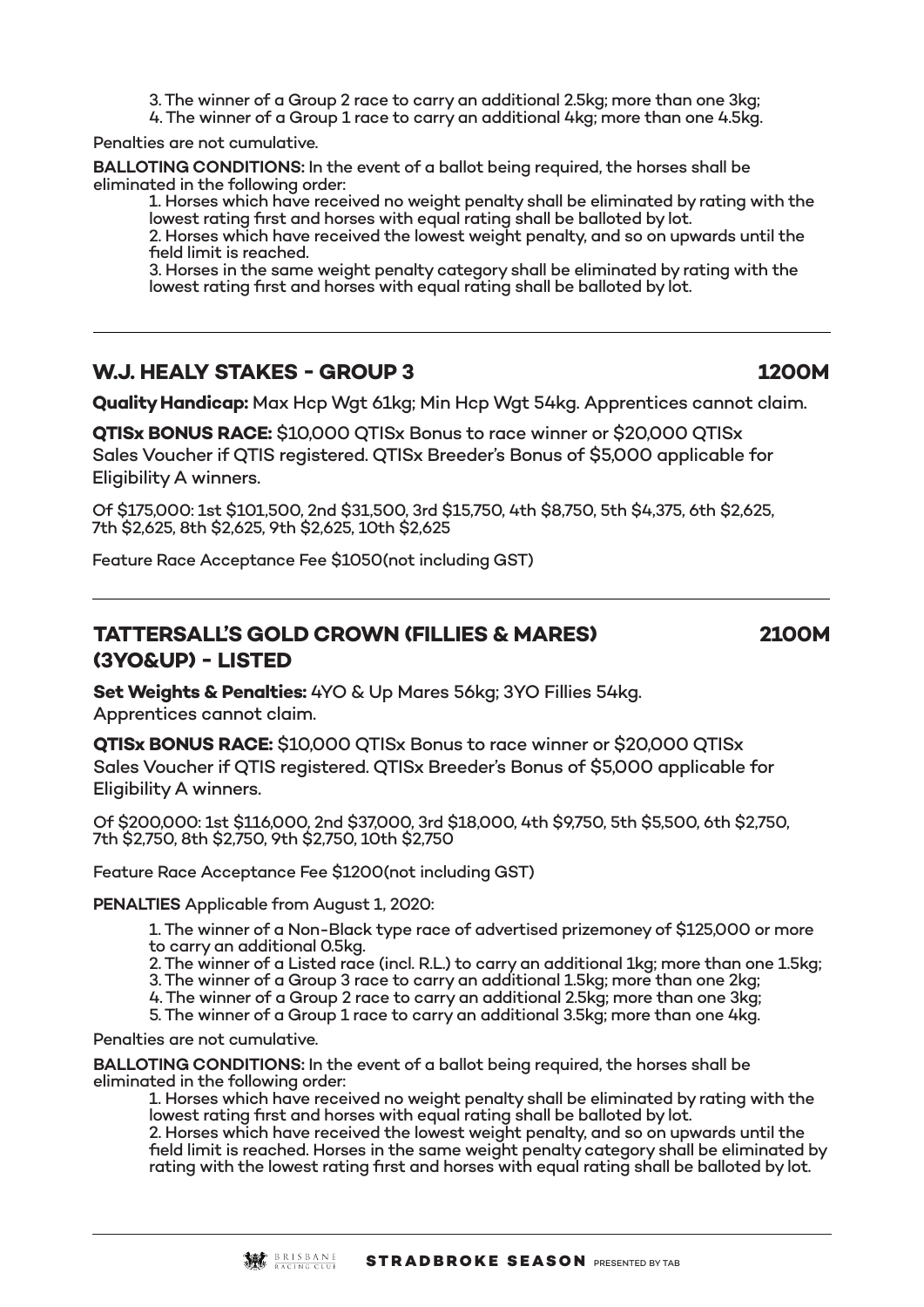#### **TATTERSALL'S STAKES (2YO) - LISTED 1400M**

**Set Weights:** Colts & Geldings 57kg; Fillies 55kg. Apprentices cannot claim.

**QTISx BONUS RACE:** \$10,000 QTISx Bonus to race winner or \$20,000 QTISx Sales Voucher if QTIS registered. QTISx Breeder's Bonus of \$5,000 applicable for Eligibility A winners.

Of \$130,000: 1st \$75,400, 2nd \$23,400, 3rd \$11,700, 4th \$6,500, 5th \$3,250, 6th \$1,950, 7th \$1,950, 8th \$1,950, 9th \$1,950, 10th \$1,950

Feature Race Acceptance Fee \$780 (not including GST)

**BALLOTING CONDITIONS:** In the event of a ballot being required, the horses having won the least amount of prizemoney shall be eliminated first. Horses with the same prizemoney shall be balloted by lot.

## **2022 BATTLE OF THE BUSH (FINAL) 1200M NO METRO WINS-LAST 2 YEARS QUALITY HCP (SC)**

Max Hcp Wgt 63kg; Min Hcp Wgt 55kg. Apprentices cannot claim.

Bonus \$30,000 to the winner if QTIS Registered.

For conditions, please refer to Racing Queensland website and the advertisement in the Program section of the RACE Magazine.

Of \$200,000: 1st \$116,000, 2nd \$37,000, 3rd \$18,000, 4th \$9,750, 5th \$5,500, 6th \$2,750, 7th \$2,750, 8th \$2,750, 9th \$2,750, 10th \$2,750

Other info: Battle of the Bush Barrier Draw to be confirmed by the Club. Starting limit of 16 horses plus 6 emergencies.

#### **THREE-YEAR-OLD FILLIES 1200M**

**Set Weights:** 56.5kg. Apprentices cannot claim.

Of \$150,000: 1st \$87,000, 2nd \$27,000, 3rd \$13,500, 4th \$7,500, 5th \$3,750, 6th \$2,250, 7th \$2,250, 8th \$2,250, 9th \$2,250, 10th \$2,250

Feature Race Acceptance Fee \$900(not including GST)

**BALLOTING CONDITIONS:** In the event of a ballot being required, the horses having won the least amount of prizemoney shall be eliminated first. Horses with the same prizemoney shall be balloted by lot.